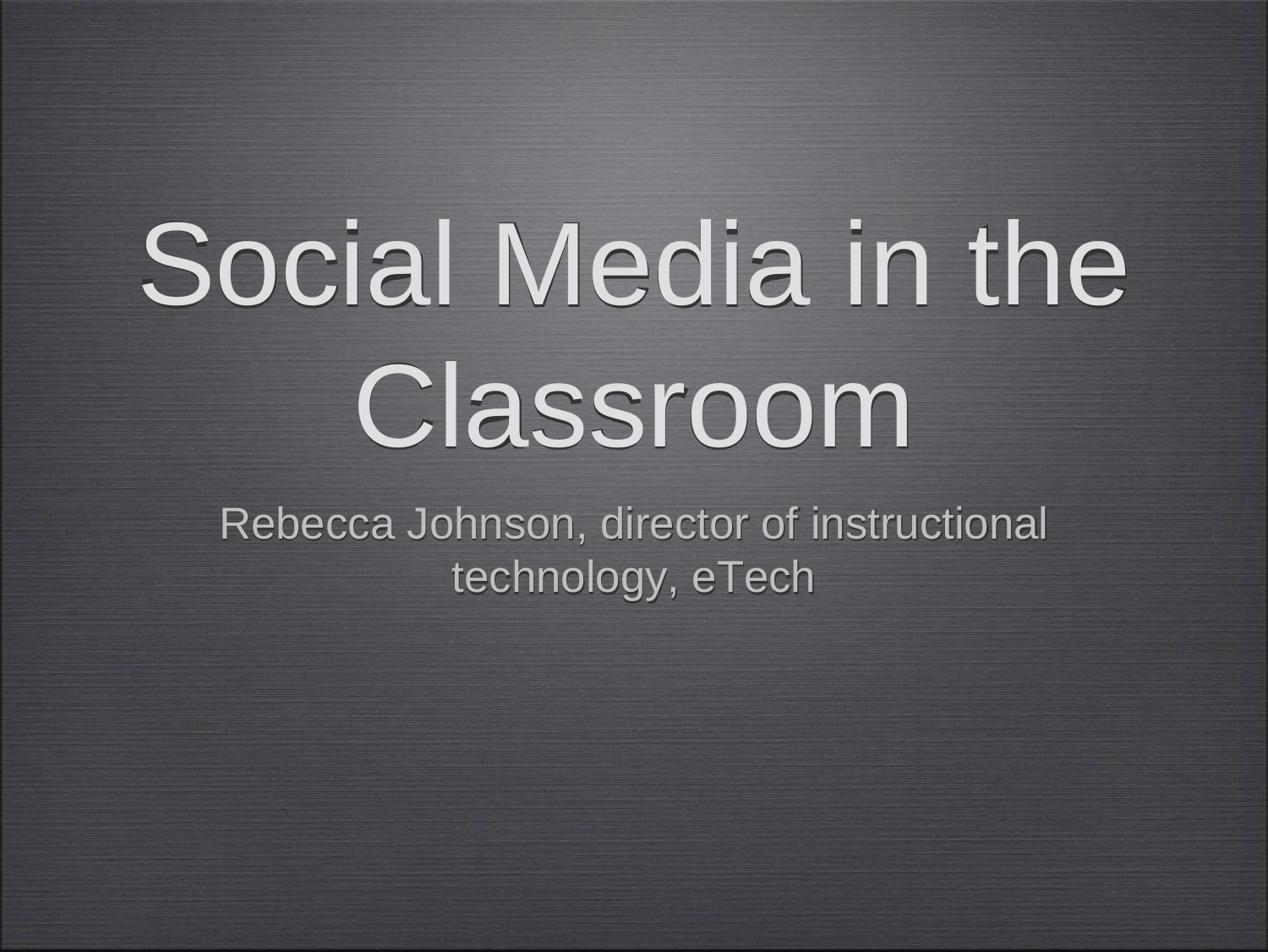#### What is social media, really?

- ???
- "Social media includes the various online technology tools that enable people to communicate easily via the internet to share information and resources. Social media can include text, audio, video, images, podcasts, and other multimedia communications." (Alison Doyle, About.com)
- "The use of technology combined with social interaction to create or co-create value." (Duct Tape Media)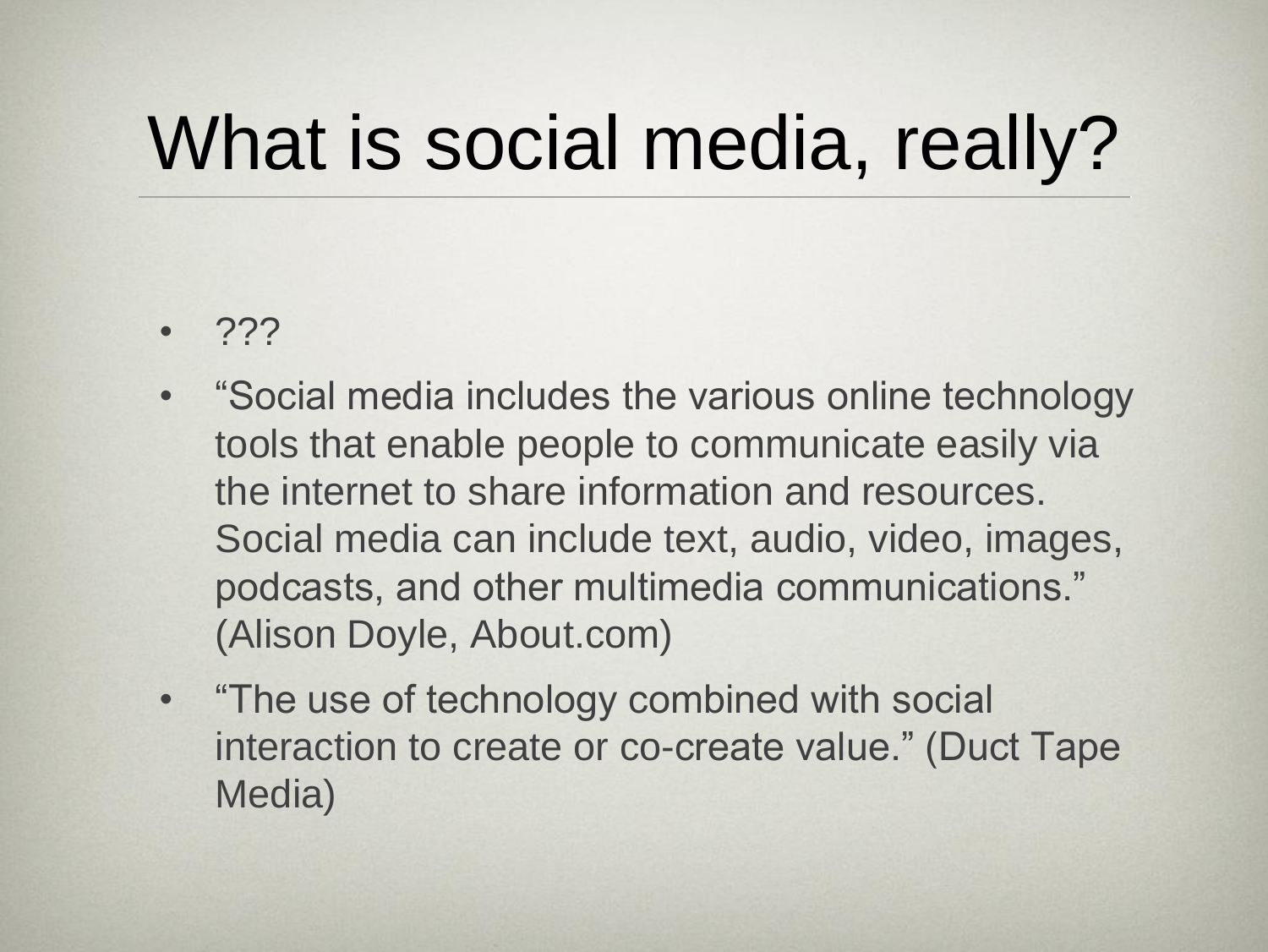#### Three types of implementation

- 1. Fixing a problem
- 2. Matching a tool to your learning outcomes
- 3. Connecting with an authentic audience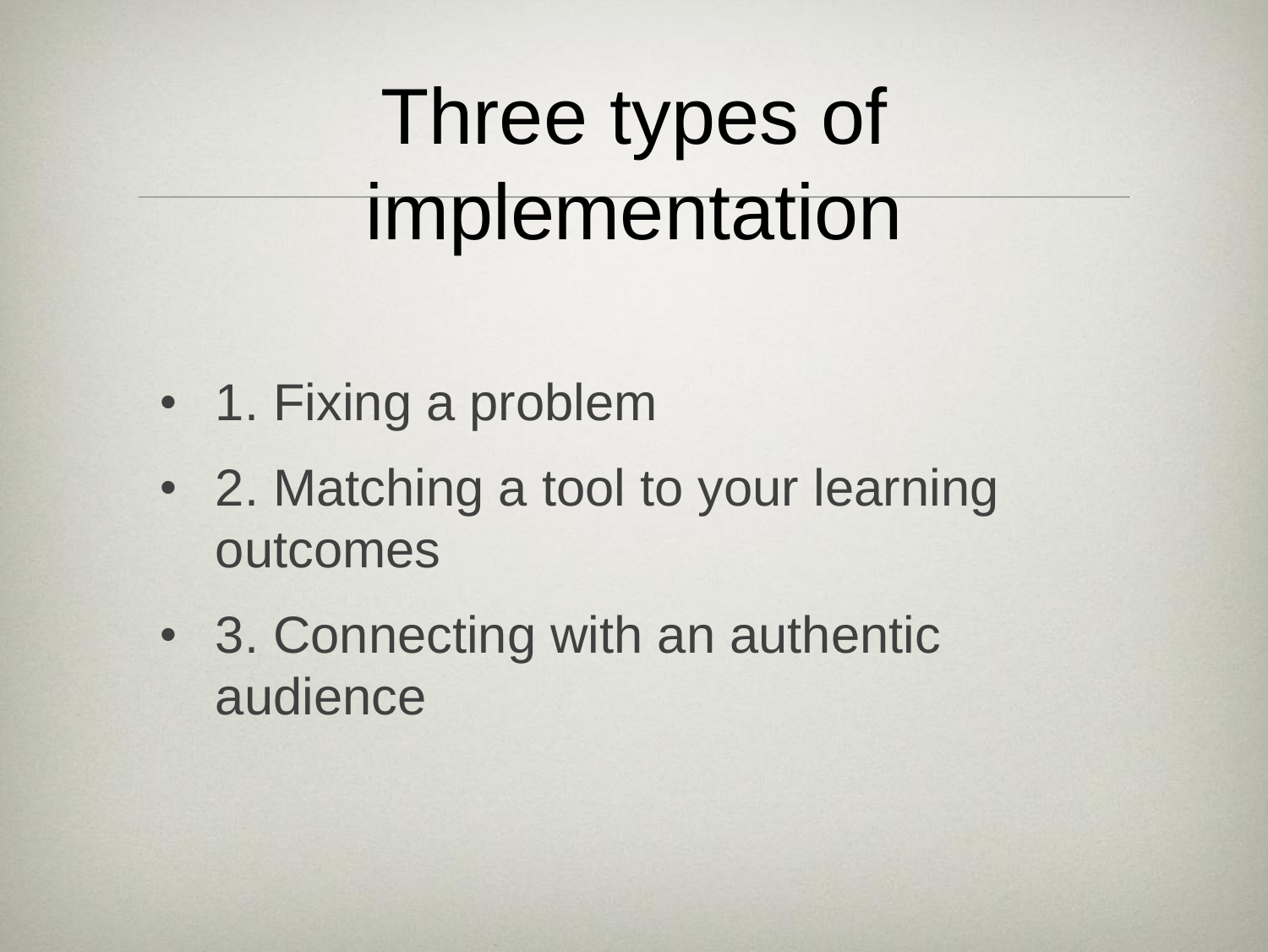## Fixing a Problem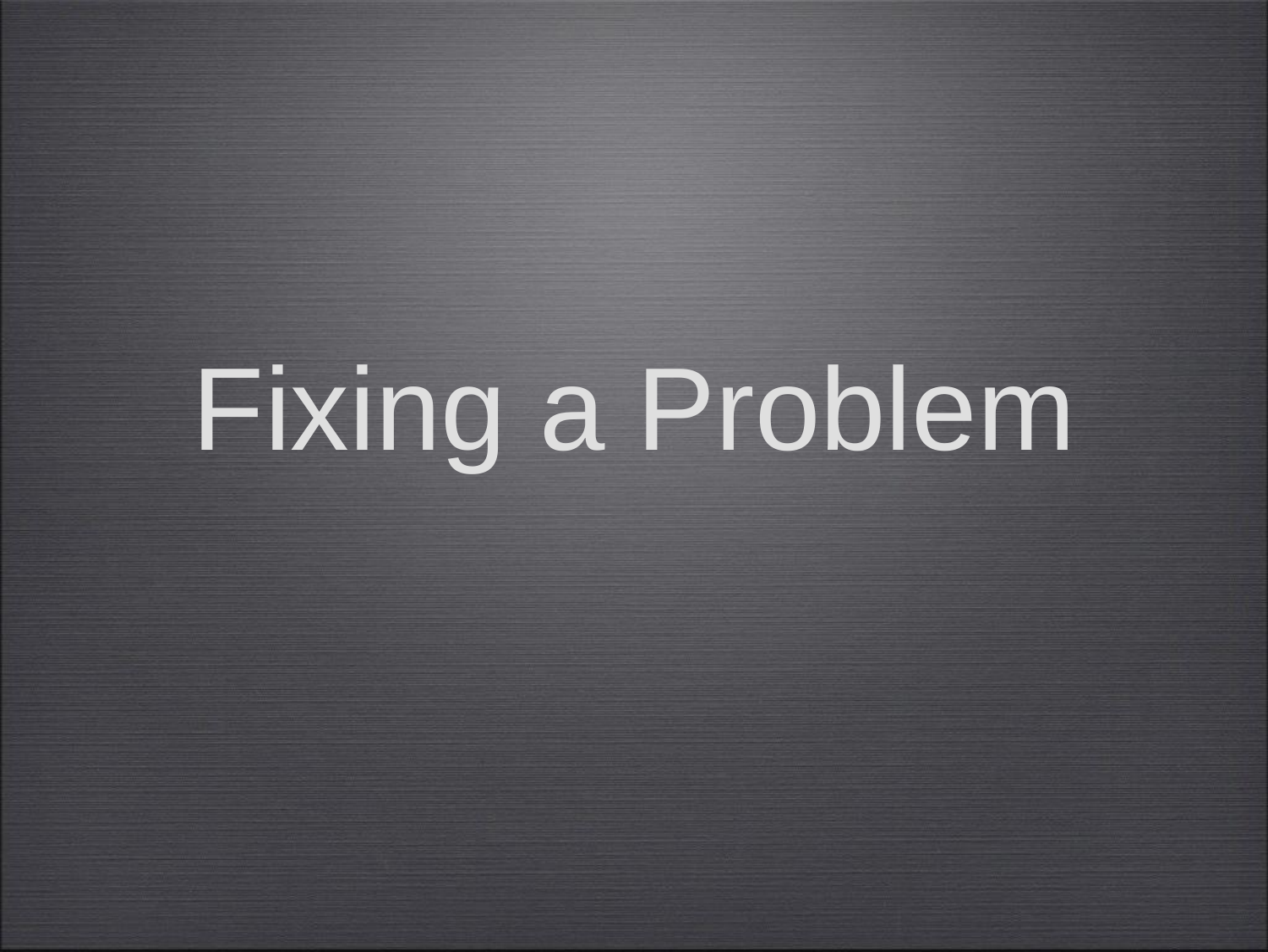

#### Categories of Social **Media**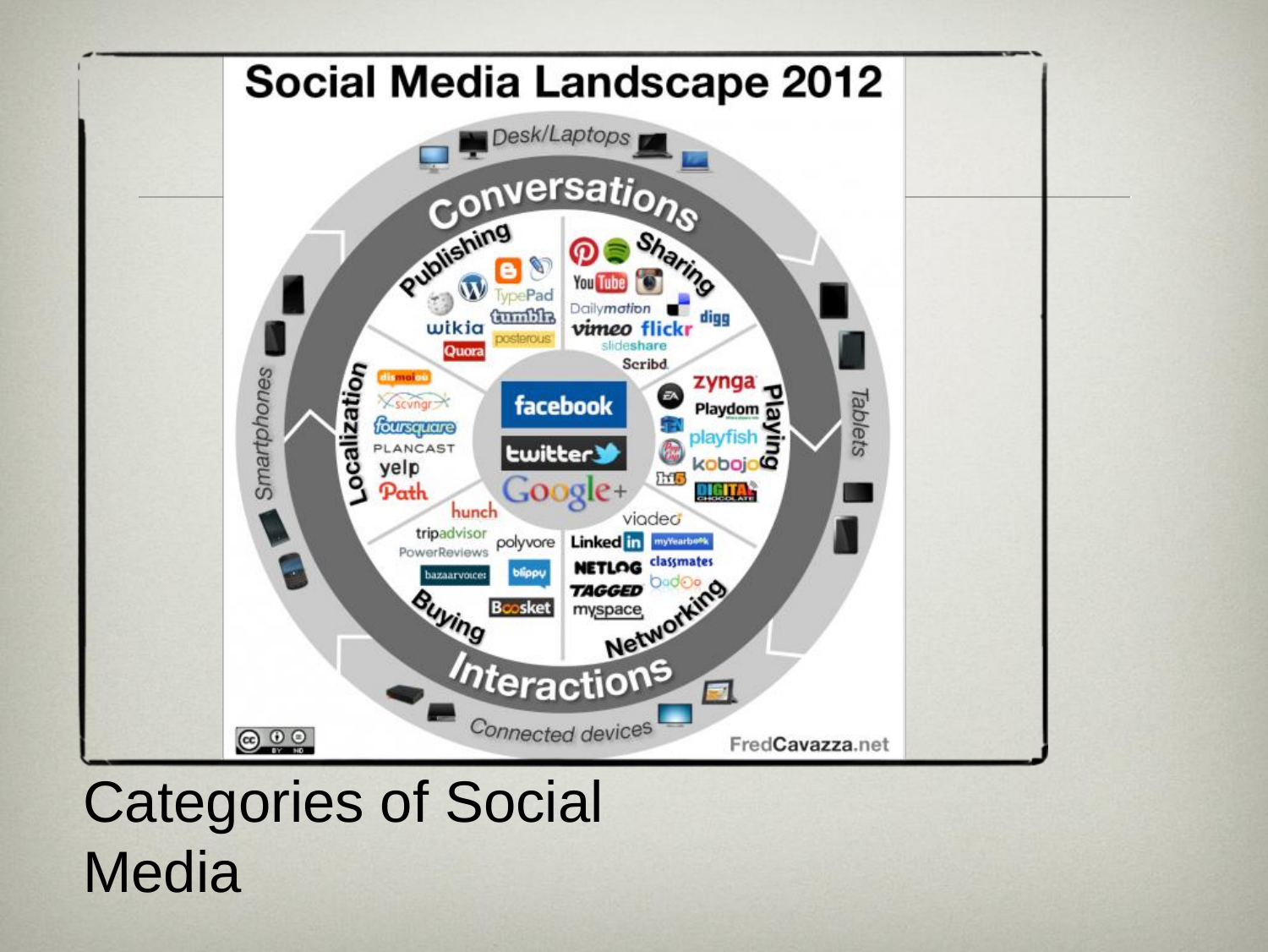#### Twitter, Wordle, and Chimein

- [http://www.educause.edu/ero/article/twitter](http://www.educause.edu/ero/article/twitter-wordle-and-chimein-student-response-pedagogies)[wordle-and-chimein-student-response](http://www.educause.edu/ero/article/twitter-wordle-and-chimein-student-response-pedagogies)[pedagogies](http://www.educause.edu/ero/article/twitter-wordle-and-chimein-student-response-pedagogies)
- Solve film screening attendance problem in Medieval Cities of Europe class--80 students
- 10 Twitter accounts, students expected to Tweet during screenings
- Wordle employed to give a general sense of how the film had been received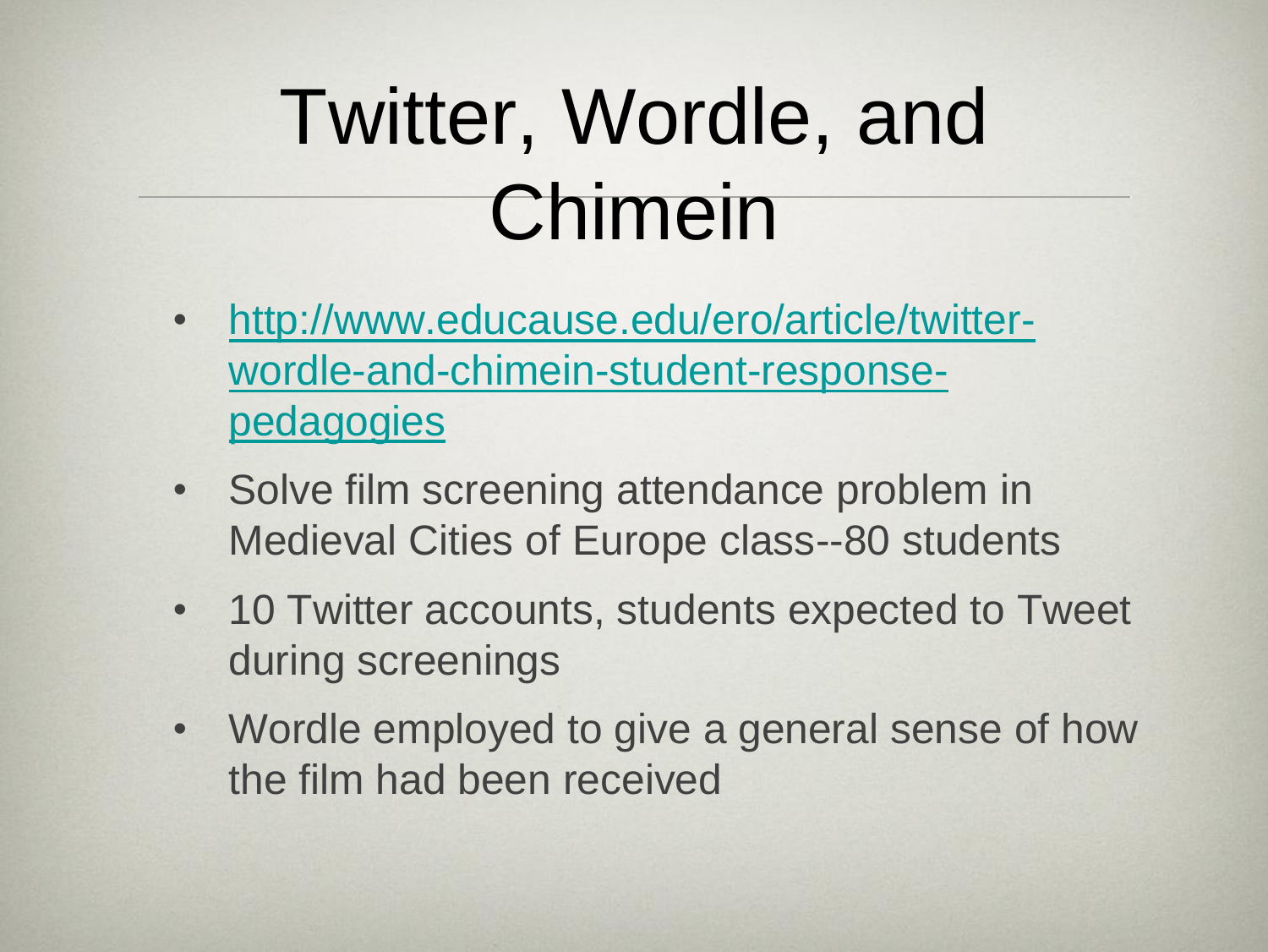### How did the Twitter/Wordle experiment go?

- Between 75-80% attendance on film screening days
- Approximately 3 tweets per student per screening
- Did students like this approach?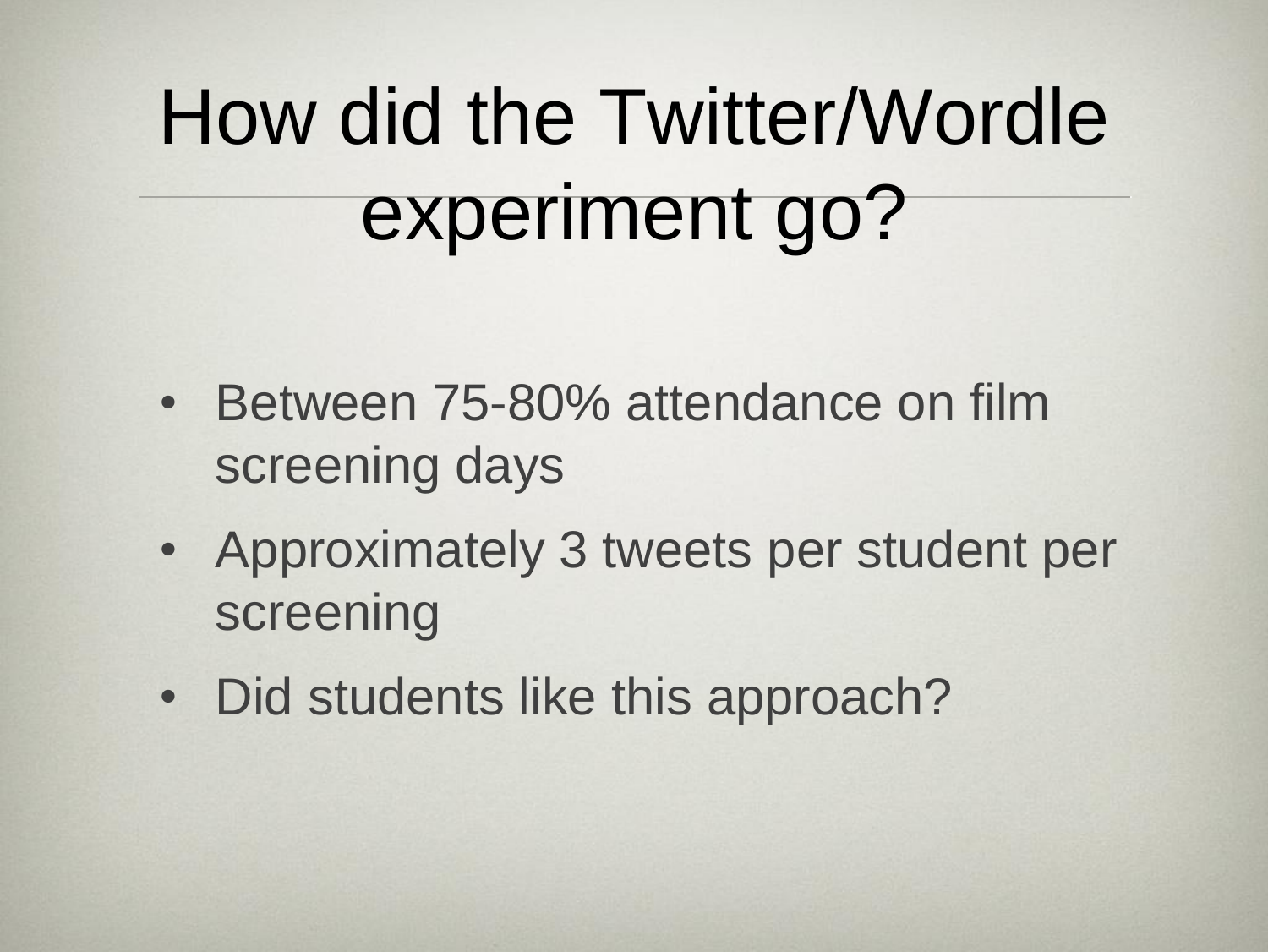#### ProfHacker and the Back-up Plan

- Faculty member had structured the class around Storify
- Storify encountered unfortunate technical **difficulties**
- Turned it into research project on various digital archiving tools
- [ProfHacker story](http://chronicle.com/blogs/profhacker/digital-curation-alternatives-to-storify/43436) on digital curation/archiving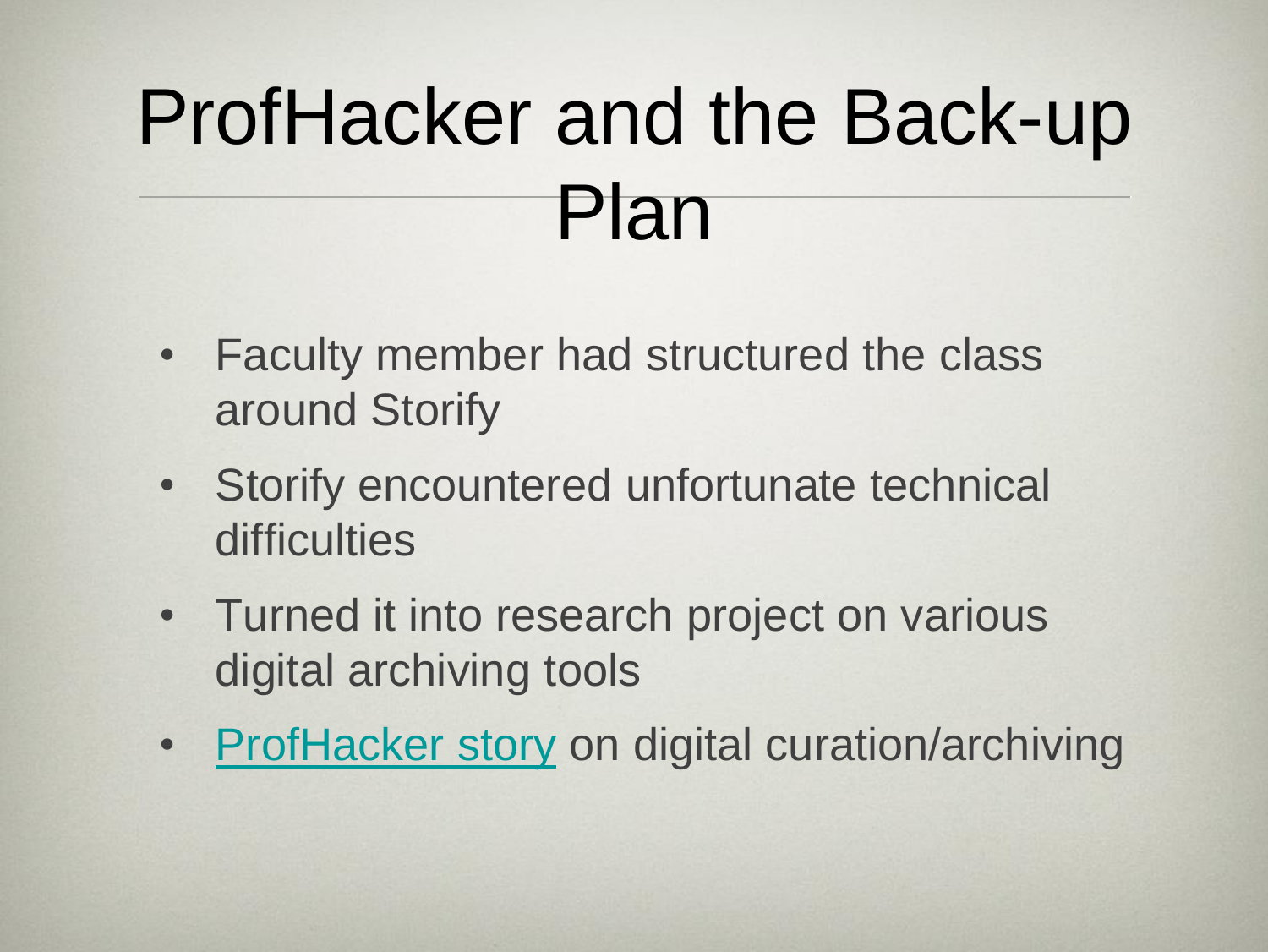## Matching a Tool to Your Learning Outcomes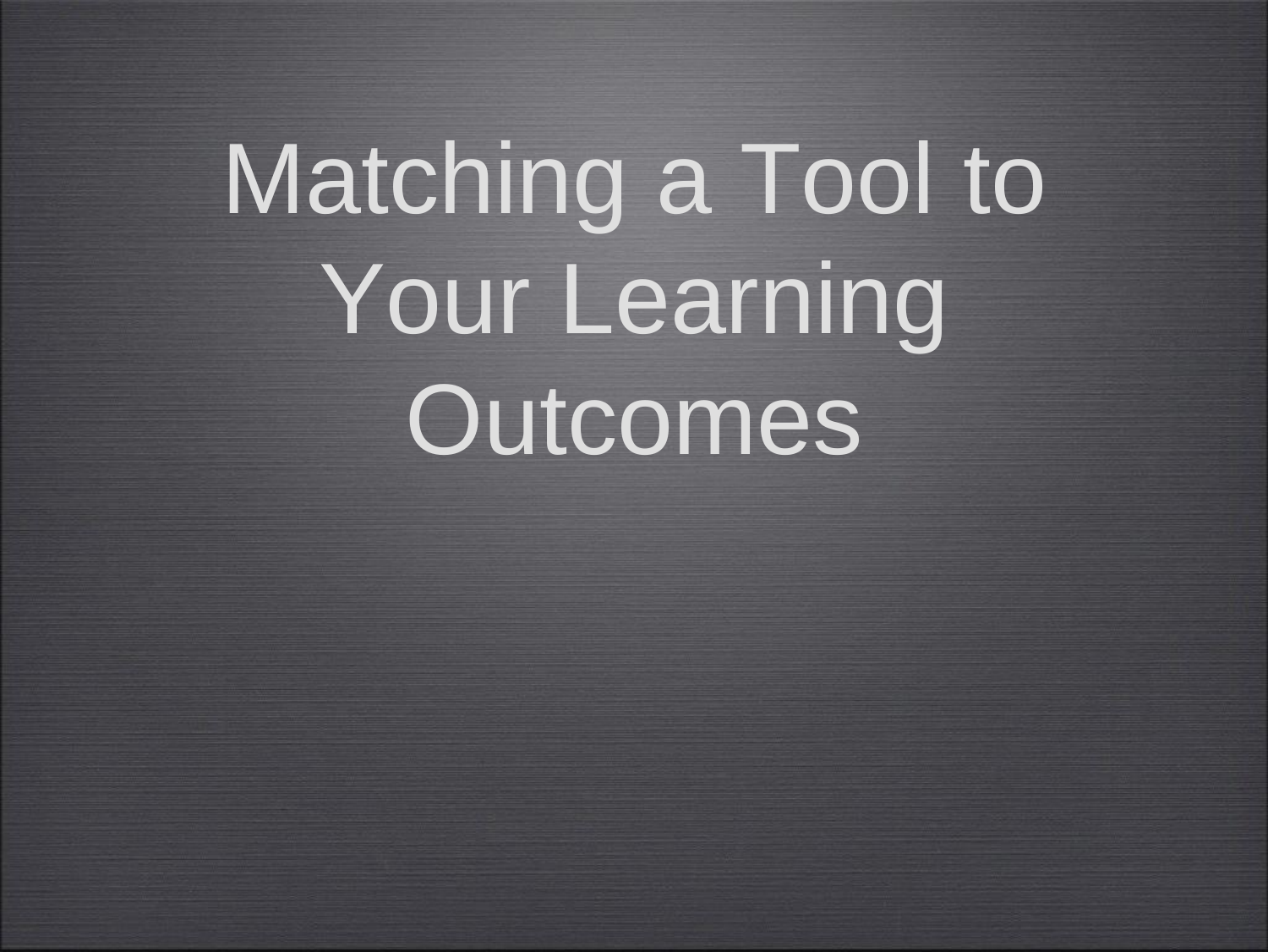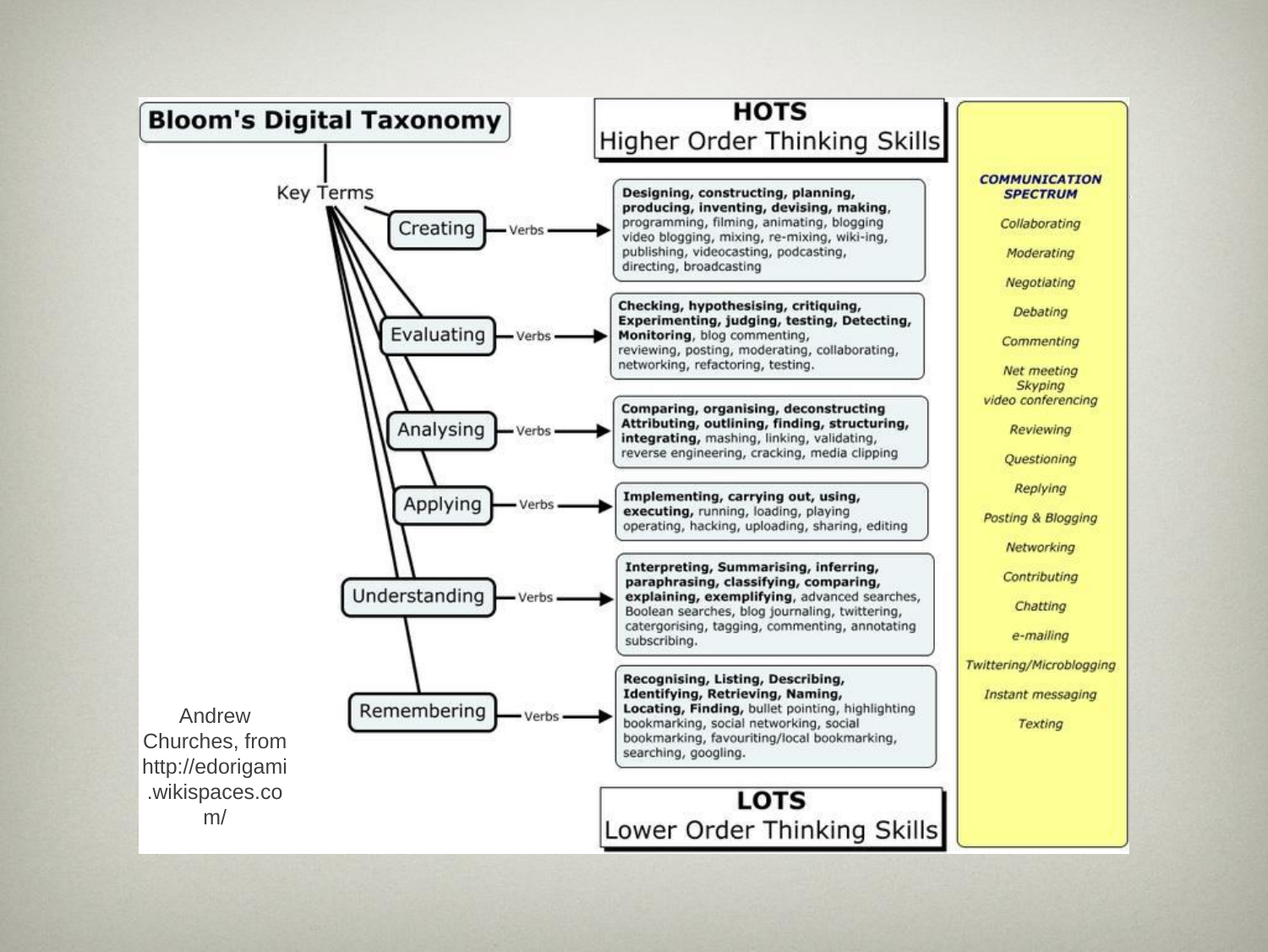#### What is Bloom's?

- Progress through the degree program
- Progress through the course, and even individual assignments
- Even in a 100-level course, finding ways to edge students up the scale- [clicker questions](http://derekbruff.org/?p=721)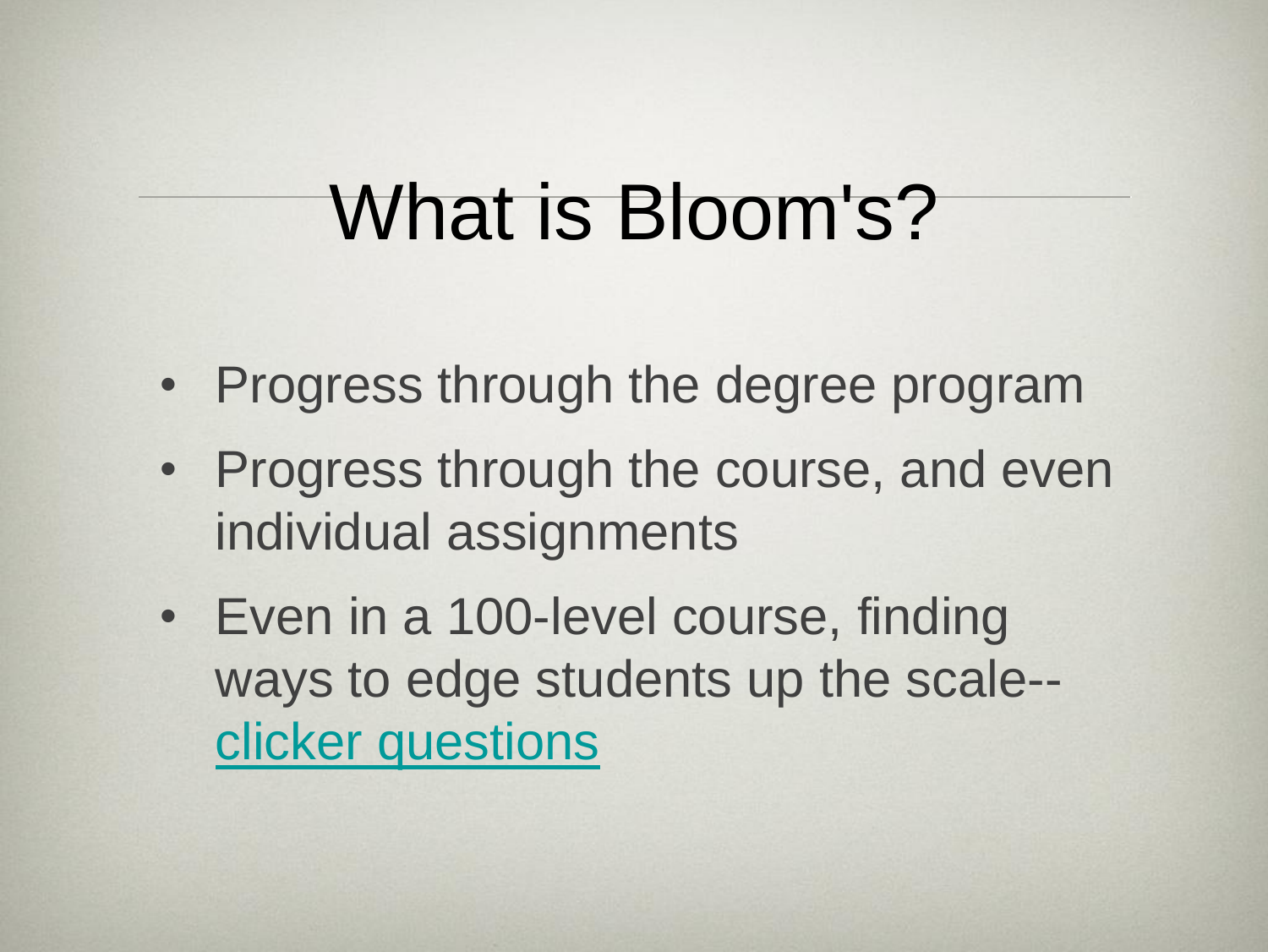#### Finding an Audience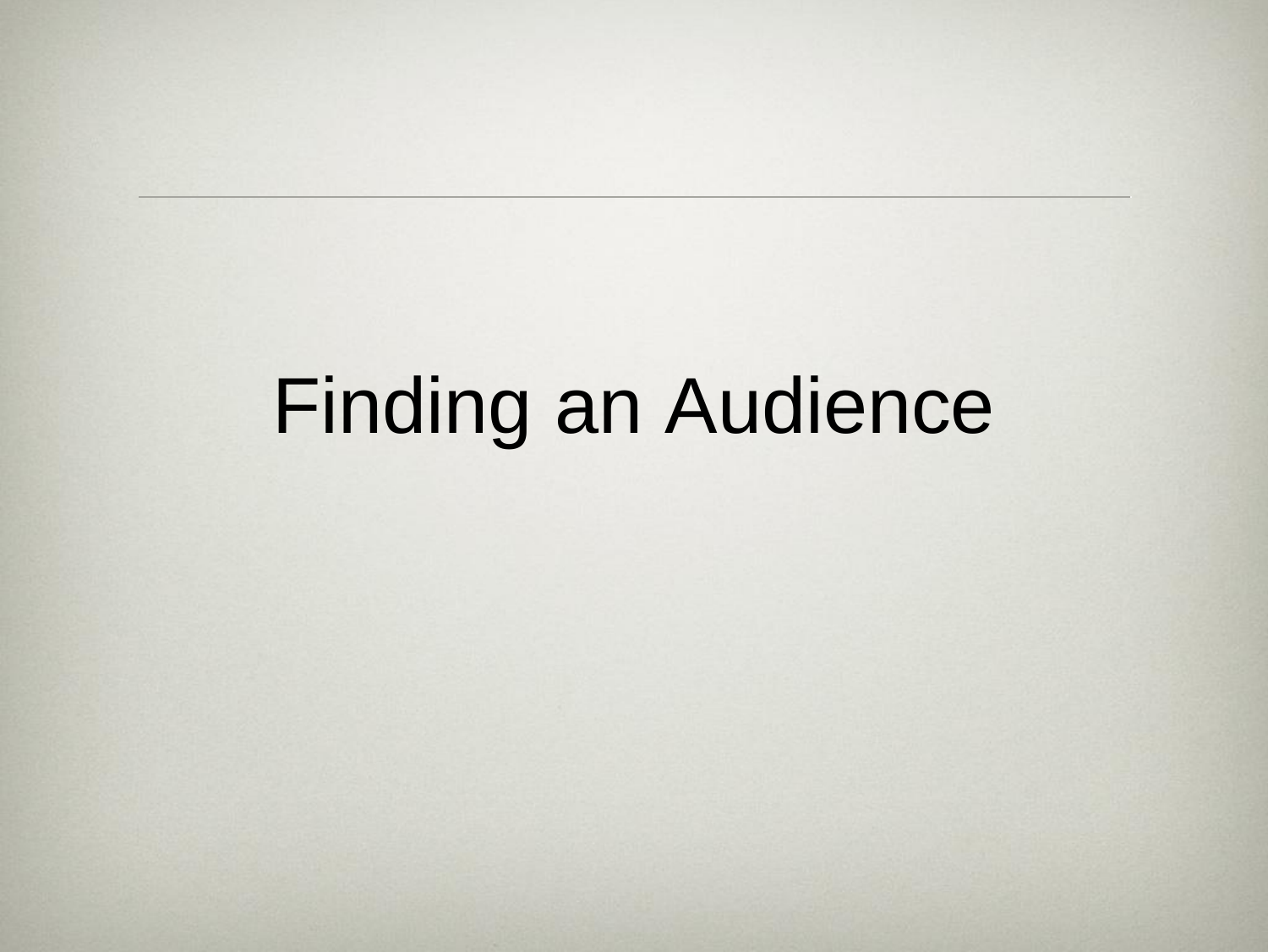- [http://derekbruff.org/blogs/fywscrypto/2](http://derekbruff.org/blogs/fywscrypto/2012/08/22/fall-2012-edition/) [012/08/22/fall-2012-edition/](http://derekbruff.org/blogs/fywscrypto/2012/08/22/fall-2012-edition/)
- And so what might happen? Let's check out Derek's [Prezi](http://prezi.com/z1fhtyeecvyr/social-pedagogies-motivating-students-through-authentic-audiences/).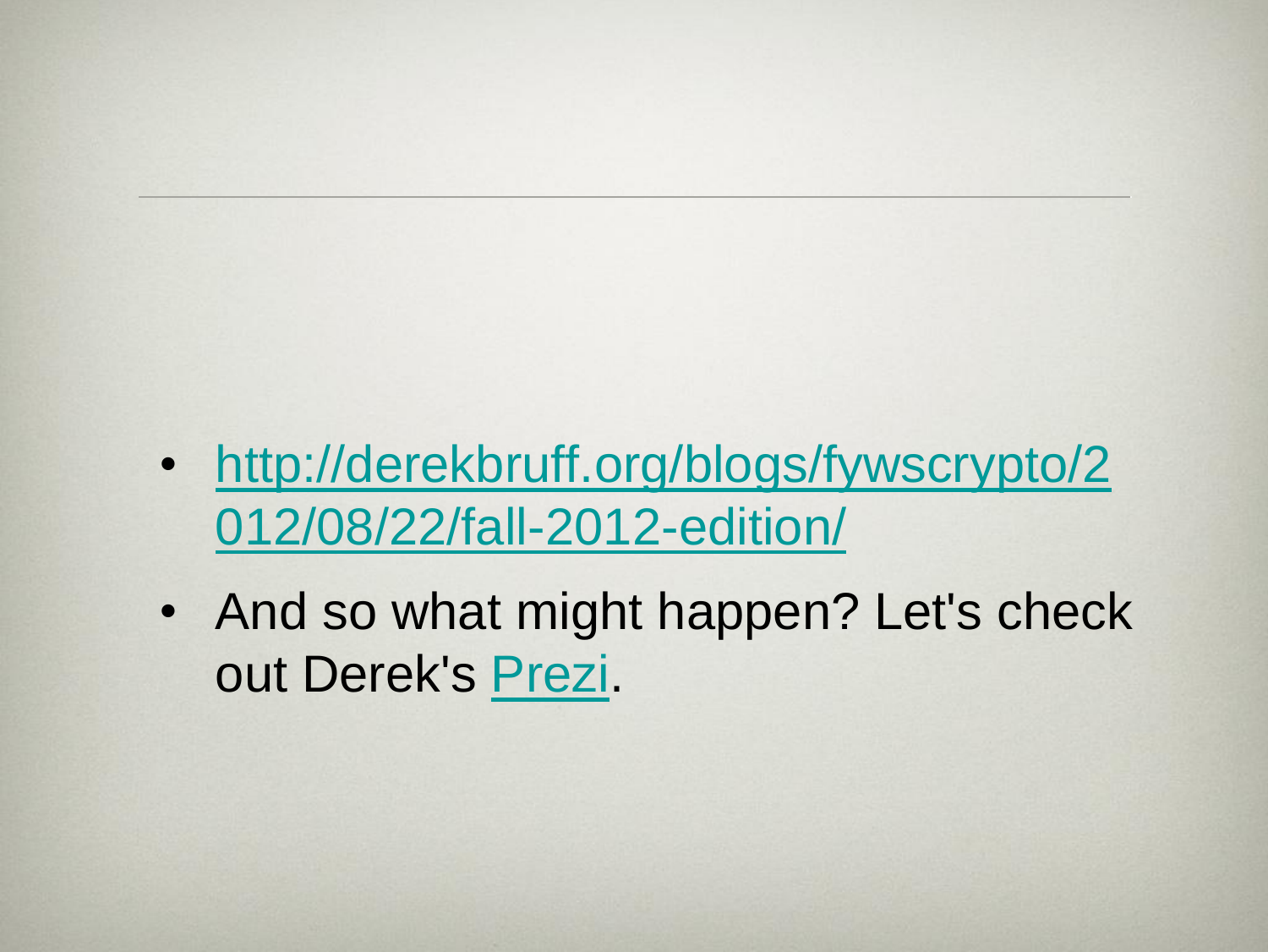#### Social work and Collaborative work

- Wikis in Blackboard Learn
- Anthropology [multisite blogs](http://anthropology.ua.edu/blogs/)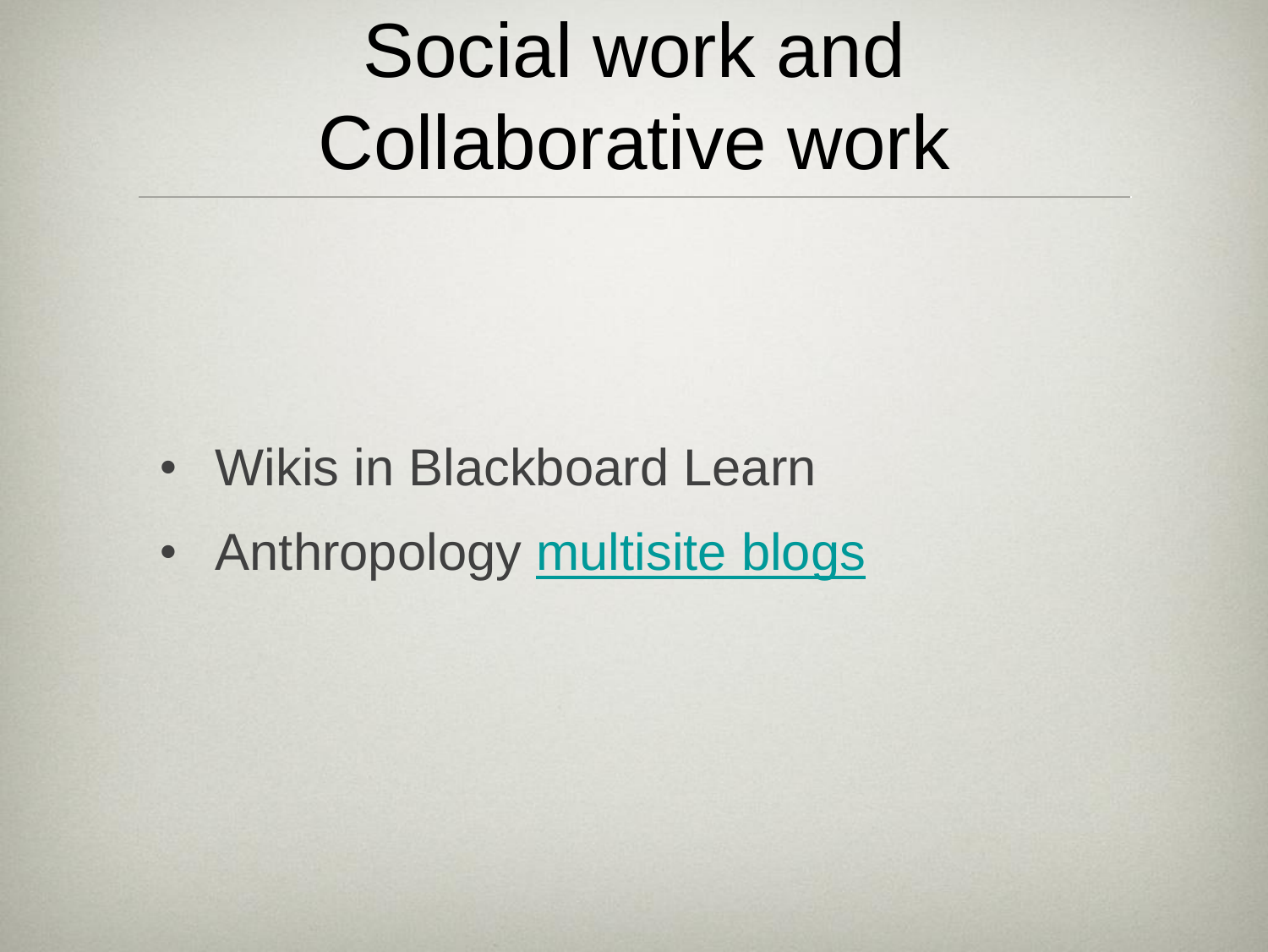### Blog Advice from an Anthropologist

- Have only a few students in the class write blog posts each week; other students should comment
- Encourage linking among posts when relevant
- Use images to keep posts light and readable
- Use categories and tags to make the posts searchable (handy for the linking)
- Gussy things up with photos, bios, witty titles
- Will try with undergrads next semester